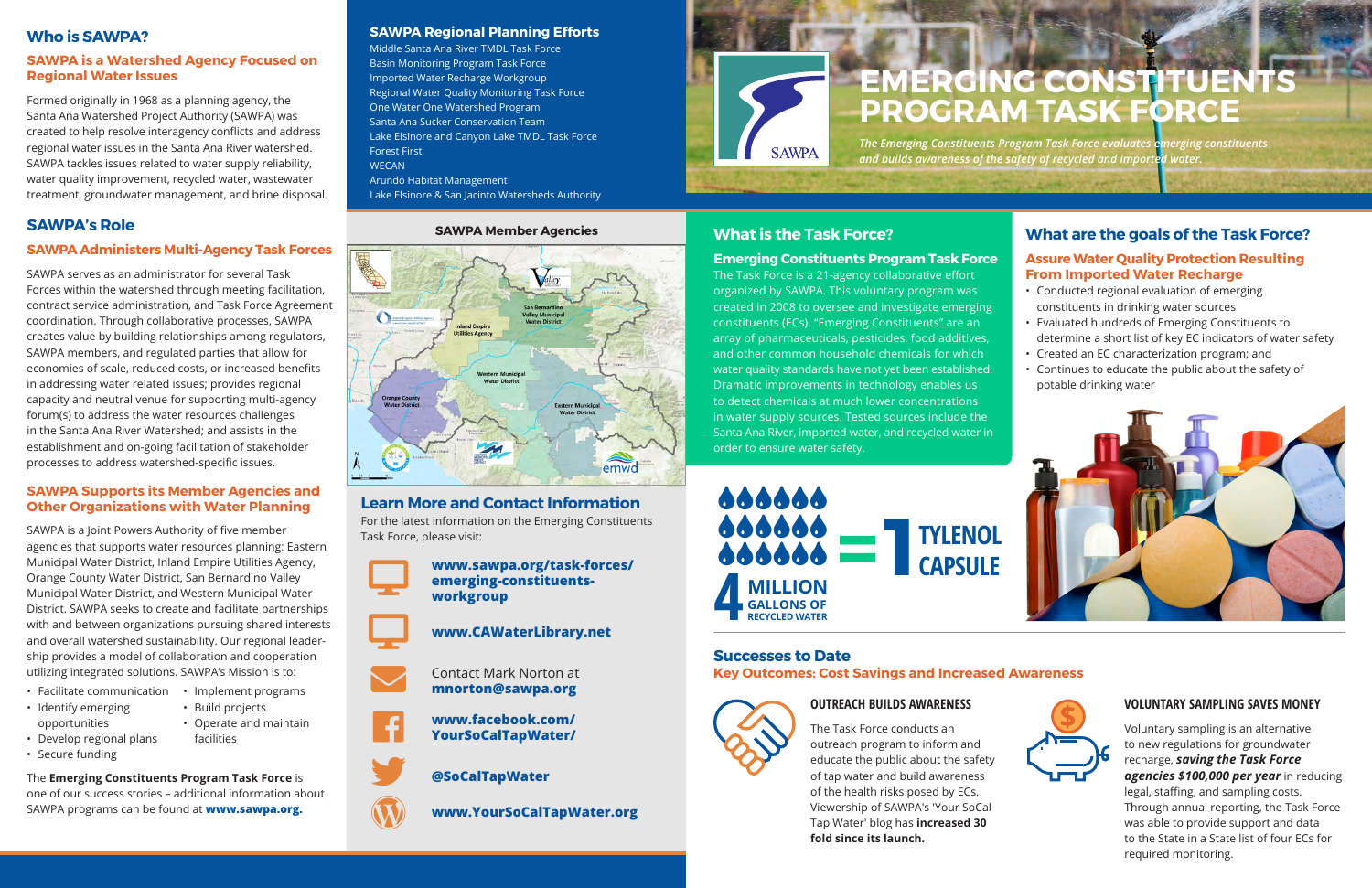# **Stakeholders**

#### *• Chino Basin Watermaster*

- *• City of Beaumont*
- *• City of Corona*
- *• City of Redlands • City of Rialto*
- *• City of Riverside*
- *• Colton/San Bernardino Regional*
- *Tertiary Treatment and Wastewater Reclamation*
- *• Eastern Municipal Water District*
- *• Elsinore Valley Municipal Water District*
- *• Inland Empire Utilities Agency*
- *• Irvine Ranch Water District*
- *• Jurupa Community Services District • Yucaipa Valley Water District • Western Municipal Water District*

*• Temescal Valley Water District • Metropolitan Water District of Southern California • Orange County Water District • San Bernardino Valley Municipal* 

*Water District*

*• San Gorgonio Pass Water Agency • Santa Ana Regional Water Quality* 

*Control Board*

*• Santa Ana Watershed Project* 

*Authority*

*• West Riverside County Regional Wastewater Authority*

# **Who is the Task Force?**

### **Collaboration in Place of New Regulation**

#### **21 Stakeholders Working Together**

The Task Force, administered by SAWPA brings together a large collection of key watershed stakeholders – **key water recharging agencies and publicly owned treatment works** – for the shared purpose ensuring safe and clean water across the Santa Ana River Watershed.

# **Key Tasks**

The Task Force conducted annual monitoring and evaluated EC's in two phases:

| <b>Phase 1: Investigate</b>                                                                                                                                                                                                                               | <b>Phase 2: Identify</b>                                                                                                                                                                                                                                                                                                                     |
|-----------------------------------------------------------------------------------------------------------------------------------------------------------------------------------------------------------------------------------------------------------|----------------------------------------------------------------------------------------------------------------------------------------------------------------------------------------------------------------------------------------------------------------------------------------------------------------------------------------------|
| • Define the purpose of an EC<br>investigation program<br>Review lessons learned from<br>$\bullet$<br>existing EC monitoring programs<br>Identify potential regulatory<br>$\bullet$<br>issues that may arise from<br>collecting and publishing<br>EC data | • Identify which ECs to investigate<br>through ongoing EC characteriza-<br>tion studies and determine how<br>sampling should be conducted<br>• Identify common concerns and<br>create unified regional messaging<br>around EC <sub>S</sub><br>. (Conducted by the Public<br><b>Relations Committee, a</b><br>subcommittee of the Task Force) |
|                                                                                                                                                                                                                                                           |                                                                                                                                                                                                                                                                                                                                              |

*SAWPA's 'Your So Cal Tap Water' blog and other social media tools such as Facebook, Twitter and website links to blog are used* 

*to share information with the public about drinking water-related issues and safety of potable water.*

## **Your SoCal Tap Water Outreach Campaigns**



From 2010 to 2011, the Task Force assisted the State Board's Blue Ribbon Panel in developing the statewide EC monitoring requirements. In 2013, the State's Recycled Water Policy was amended to adopt these Blue Ribbon Panel recommendations. With the completion of the 2013 EC Sampling Report, the voluntary EC characterization study for the Santa Ana River region was concluded. Efforts to monitor for emerging constituents are now guided by the requirements set forth in the State's Recycled Water Policy. Outreach efforts surrounding ECs continue through awareness campaigns.

*These three Task Forces work together to ensure water quality is monitored and protected. The Emerging Constituents Program Task Force focuses on ECs in water sources of recycled water supplies the Santa Ana River Watershed.*



*The Annual EC Sampling Reports concluded that EC concentrations detected at many sampling sites were extremely low. Detected levels were found to be so low that it would take millions of gallons of water for a trace contaminants to be equivalent to 1 common dose. A common dose is the amount of the chemical that would be ingested deliberatively (for example by drinking coffee or taking a headache pill), not the dose that would occur incidentally by drinking recycled water. Samples were collected from 20 wastewater treatment plants operating in the Santa Ana River Watershed, two locations along the Santa Ana River, one location in the State Water Project aqueduct, and one location in the Colorado River Aqueduct.*

# **Summary of Results**

#### **15 Compounds Analyzed in 2010-2013**



| 19 Compounds Andry Lea In Loto Lots |                        |                                         |                            |                       |  |  |  |
|-------------------------------------|------------------------|-----------------------------------------|----------------------------|-----------------------|--|--|--|
| Compound                            | <b>Category</b>        | <b>Frequency of</b><br><b>Detection</b> | <b>Reported Range</b>      | <b>Common</b><br>Dose |  |  |  |
| Acetaminophen                       | Analgesic              | 12% (3 of 26)                           | ND-0.000030 mg/L           | 500 mg                |  |  |  |
| Bisphenol A (BPA)                   | <b>Plastic Coating</b> | 12% (3 of 26)                           | ND-0.000045 mg/L           | N/A                   |  |  |  |
| Caffeine                            | Food Additive          | 42% (11 of 26)                          | ND - 0.000407 mg/L         | 100 mg                |  |  |  |
| Carbamazepine                       | Anti-Convulsant        | 88% (23 of 26)                          | ND - 0.000390 mg/L         | 200 mg                |  |  |  |
| <b>DEET</b>                         | Insecticide            | 81% (21 of 26)                          | ND-0.000270 mg/L           | 270 mg                |  |  |  |
| Diuron6                             | Herbicide              | 81% (21 of 26)                          | ND-0.000220 mg/L           | N/A                   |  |  |  |
| 17a Ethinyl Estradiol               | Synthetic Hormone      | 0% (0 of 26)                            | Never Detected             | 1 mg                  |  |  |  |
| 17β Estradiol                       | Natural Hormone        | 0% (0 of 26)                            | Never Detected             | 1 mg                  |  |  |  |
| Gemfibrozil                         | Anti-cholesterol       | 31% (8 of 26)                           | ND-0.002000 mg/L           | 600 mg                |  |  |  |
| Ibuprofen                           | Analgesic              | 46% (12 of 26)                          | ND-0.000110 mg/L           | 300 mg                |  |  |  |
| Naproxen                            | Analgesic              | 23% (6 of 26)                           | ND - 0.000140 mg/L         | 200 mg                |  |  |  |
| Sucralose                           | Artificial Sweetener   | 100% (26 of 26)                         | $0.000670 - 0.100000$ mg/L | 5,000 mg              |  |  |  |
| Sulfamethoxazole                    | Antibiotic             | 69% (18 of 26)                          | ND-0.002900 mg/L           | 800 mg                |  |  |  |
| TCEP7                               | Flame Retardant        | 92% (24 of 26)                          | ND-0.000930 mg/L           | N/A                   |  |  |  |
| Triclosan                           | Antiseptic             | 58% (15 of 26)                          | ND-0.001000 mg/L           | 1 mg                  |  |  |  |
|                                     |                        |                                         |                            |                       |  |  |  |

**ANNUAL EC SAMPLING REPORTS**



**4** 





**OVER 1,000 CHEMICAL ANALYSES PERFORMED**



 $\infty$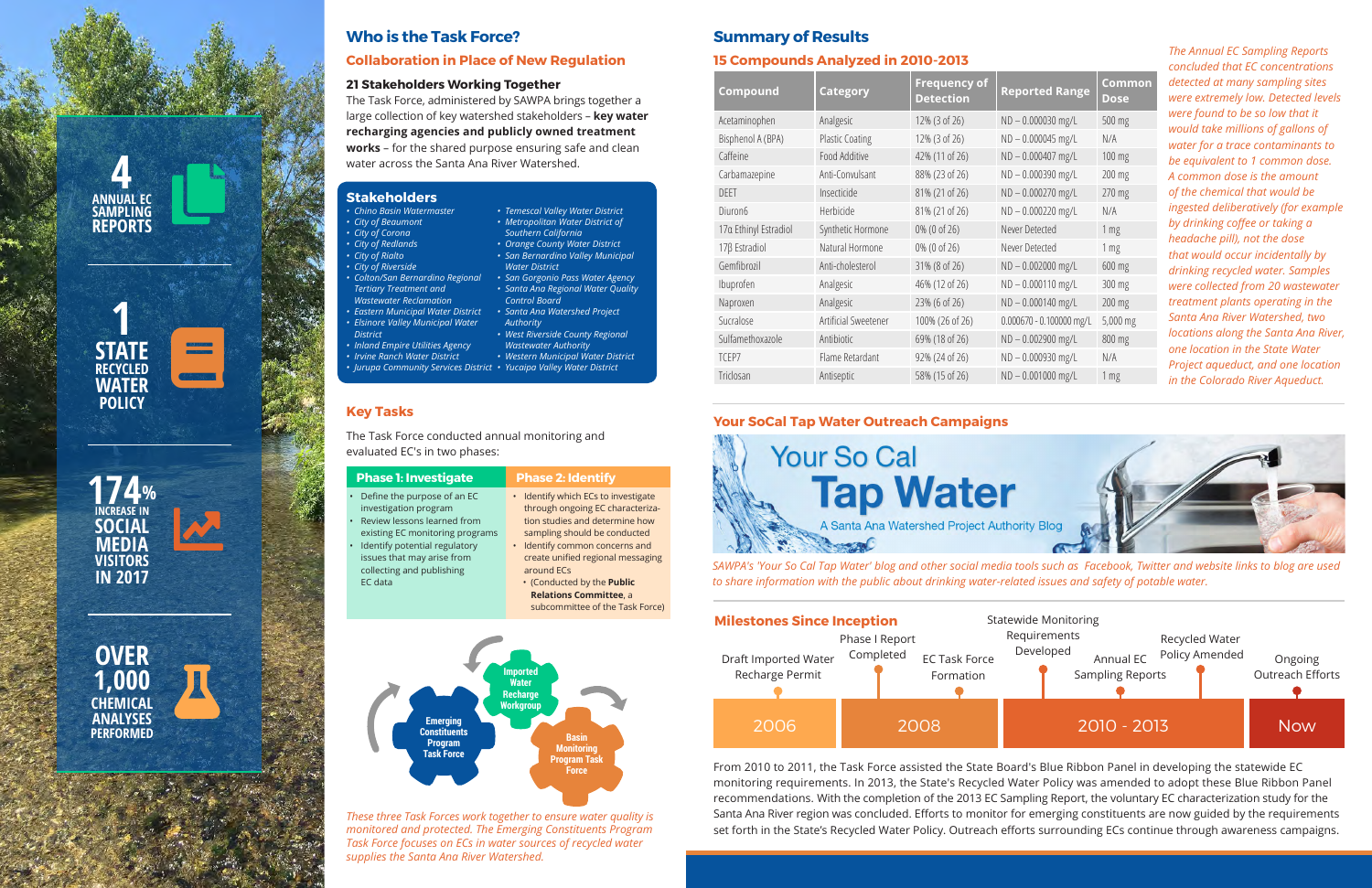#### **California Response Levels for PFOA & PFOS: More Time, Input, and Clarity on Science** will Help Protect Public Trust and Contribute to Stronger Regulatory Partnership.

#### **Issue**

California (CA) water agencies respectfully request sufficient time to respond, provide input, and have adequate notice to communicate with our communities the substantial impacts to local drinking water supplies resulting from the California Division of Drinking Water (DDW) issuance of new Notification Levels (NL) and Response Levels (RL) for perfluorooctanoic acid (PFOA) and perfluorooctane sulfonate (PFOS). More time will allow us--the primary agencies engaged with consumers--the opportunity to better understand the basis for the decision and to be partners with the state in assuring our consumers about the safety and quality of our drinking water.

- As proposed, there would be less than a week for our agencies to make decisions about water supplies and to communicate with our customers--and it will be over the Fourth of July holiday
- The Office of Environmental Health Hazard Assessment (OEHHA) study believed to be the basis for the new recommendations hasn't been shared or received comment from outside the agency and is not supported by previously published studies on either human health outcomes or rodents

#### **Ramifications of Setting an RL without Further Research or Public Review**

Water systems are "recommended" not to serve water above state Response Levels. Though not technically enforceable, a statewide RL is a de-facto regulation and will inform public expectations and understanding. The public will expect water agencies to only serve water below DDW's recommendation or face distrust and scrutiny from their customers. With more time and working as partners, we can help explain the decision, impacts and solutions to the public together in a way that bolsters trust and confidence.

- At least 71 of the 198 drinking water wells (35%) in north and central Orange County (OC) could be taken out of service for 2.5 million people
- Southern California would become more dependent on the fragile Bay-Delta
- There will be significant economic impacts in Orange County and throughout CA

#### **Costs to OC Region if RL is Set Low**

At least \$200 million in capital costs to install well-head treatment to OC impacted wells and approximately \$15 million in annual operations and maintenance costs and/or approximately \$50 million annually for OC agencies to buy replacement imported water supplies that are already oversubscribed and are constrained by environmental restrictions.

#### **Impacts to CA Water and Wastewater Systems Will Cost Ratepayers Billions of Dollars**

Statewide, 610 wells operated by 220+ water agencies have been ordered by DDW to test for PFOA & PFOS and are currently reporting their findings. If the RLs are reduced to 10 ppt (PFOA) and 40 ppt (PFOS), regions throughout CA will also be faced with unwarranted and financially crippling treatment and/or water replacement costs.

Additionally, results from the scientific literature and early voluntary monitoring programs show that wastewater treatment discharges in Southern California and across the country contain PFOA & PFOS. As treated wastewater impacts many of Southern California's water supplies, wastewater agencies could also have to pass along significant treatment costs to California's ratepayers.

#### **Proposed Action:**

More conclusive science, input, and additional time is needed for a decision of this magnitude. Taking time now and working as partners will ensure we protect the public, act as wise-stewards of public funds and enhance trust in our critical water systems.

#### **Contact**

Jason S. Dadakis, P.G., C.HG **Executive Director of Water Quality** & Technical Resources **Orange County Water District** (714) 378-3364; JDadakis@ocwd.com